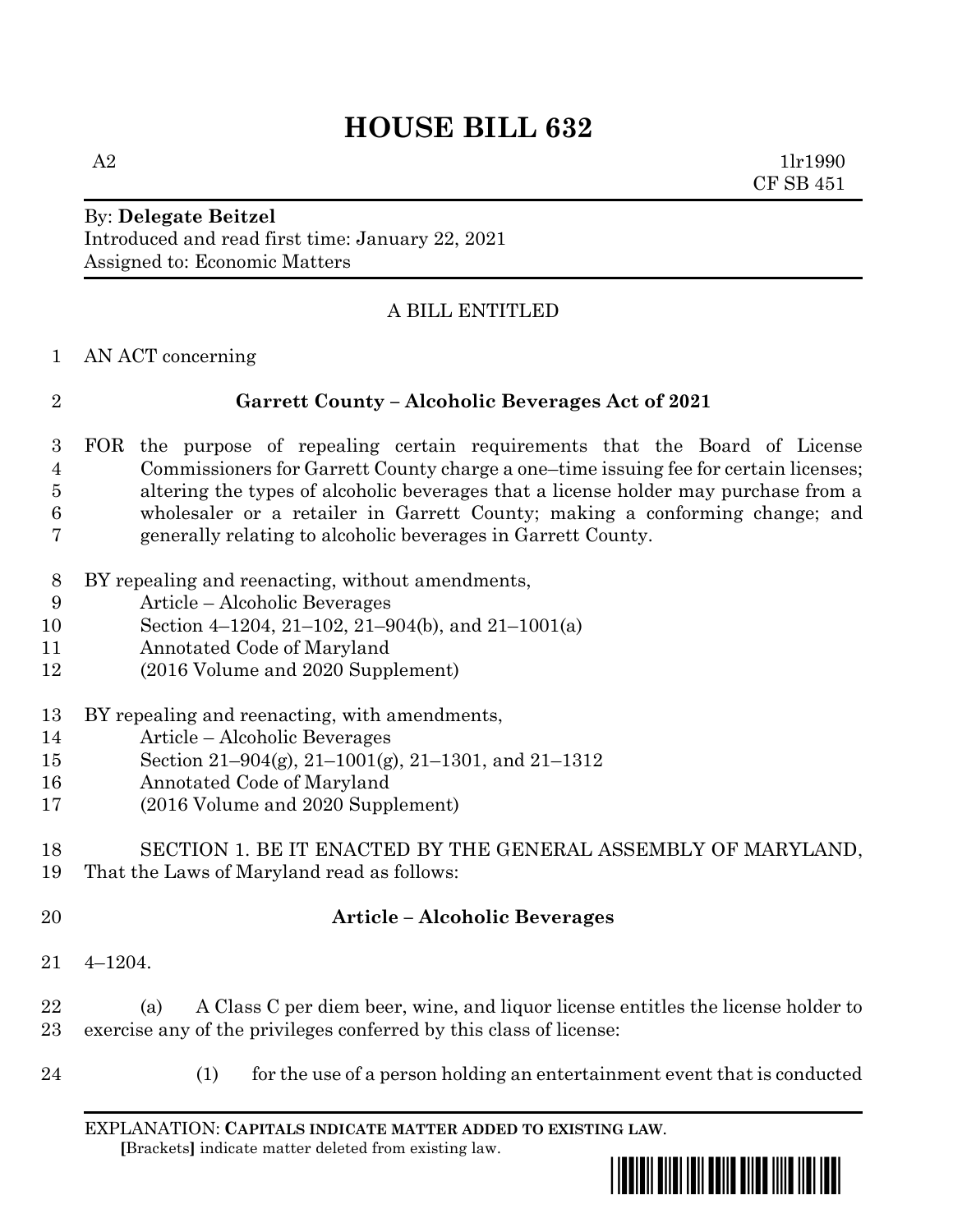|                | $\overline{2}$                                                                                                                                                    | <b>HOUSE BILL 632</b>                                                                                                                              |  |  |  |
|----------------|-------------------------------------------------------------------------------------------------------------------------------------------------------------------|----------------------------------------------------------------------------------------------------------------------------------------------------|--|--|--|
| $\mathbf{1}$   | by a club;                                                                                                                                                        |                                                                                                                                                    |  |  |  |
| $\overline{2}$ |                                                                                                                                                                   | (2)<br>at the place described in the license; and                                                                                                  |  |  |  |
| 3              |                                                                                                                                                                   | (3)<br>for a period not exceeding 7 consecutive days.                                                                                              |  |  |  |
| 4<br>5         | (b)                                                                                                                                                               | Alcoholic beverages sold under a Class C per diem beer, wine, and liquor<br>license shall be purchased by the license holder from a retail dealer. |  |  |  |
| 6              | $21 - 102.$                                                                                                                                                       |                                                                                                                                                    |  |  |  |
| 7              |                                                                                                                                                                   | This title applies only in Garrett County.                                                                                                         |  |  |  |
| 8              | $21 - 904.$                                                                                                                                                       |                                                                                                                                                    |  |  |  |
| 9              | (b)                                                                                                                                                               | There is a Class C (club and organization) beer, wine, and liquor license.                                                                         |  |  |  |
| 10             | (g)                                                                                                                                                               | The annual license fees are:<br>[(1)]                                                                                                              |  |  |  |
| 11             |                                                                                                                                                                   | $[(i)]$ $(1)$<br>\$1,500 for a 6-day license; and                                                                                                  |  |  |  |
| 12             |                                                                                                                                                                   | $(iii)$ $(2)$<br>$$1,750$ for a 7-day license.                                                                                                     |  |  |  |
| 13<br>14       |                                                                                                                                                                   | $\left[\frac{2}{2}\right]$<br>The Board shall charge a one-time issuing fee for a new license in an<br>amount equal to the annual license fee.]    |  |  |  |
| 15             | $21 - 1001.$                                                                                                                                                      |                                                                                                                                                    |  |  |  |
| 16             | (a)                                                                                                                                                               | There is an art establishment license                                                                                                              |  |  |  |
| 17<br>18       | The annual license fee is \$205 [in addition to a one-time issuing fee for a new<br>(g)<br>license of \$205.                                                      |                                                                                                                                                    |  |  |  |
| 19             | $21 - 1301.$                                                                                                                                                      |                                                                                                                                                    |  |  |  |
| 20<br>21       | The following sections of Title 4, Subtitle 12 ("Temporary Licenses") of<br>(a)<br>Division I of this article apply in the county without exception or variation: |                                                                                                                                                    |  |  |  |
| 22             |                                                                                                                                                                   | $§$ 4-1202 ("Per diem licenses");<br>(1)                                                                                                           |  |  |  |
| 23             |                                                                                                                                                                   | $§$ 4-1206 ("License to dispose of stock");<br>(2)                                                                                                 |  |  |  |
| 24             |                                                                                                                                                                   | $§$ 4–1207 ("Temporary move of licensed premises");<br>(3)                                                                                         |  |  |  |
| $25\,$         |                                                                                                                                                                   | $§$ 4-1208 ("Hours and days of sale"); and<br>(4)                                                                                                  |  |  |  |